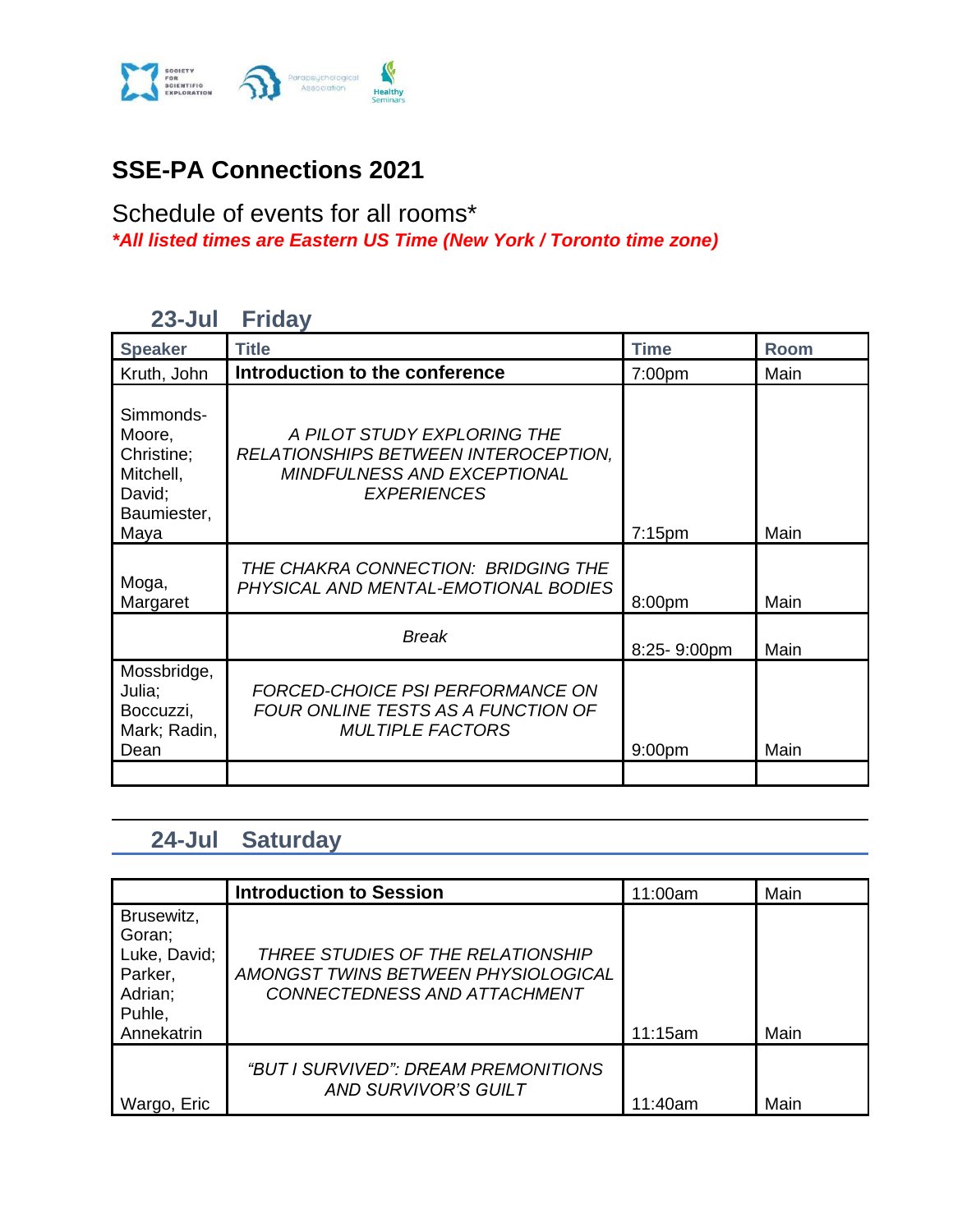

|                                                                                                                                 | <b>Break</b>                                                                                                | 12:15 - 1:00pm          | Main            |
|---------------------------------------------------------------------------------------------------------------------------------|-------------------------------------------------------------------------------------------------------------|-------------------------|-----------------|
| Wittmann,<br>Marc;<br>Scheck,<br>Felix;<br>Feldmann,<br>Julika;<br>Glaesmann,<br>Amelie;<br>Mossbridge,<br>Julia; Bem,<br>Daryl | A GERMAN VERSION OF THE RETROACTIVE<br><b>PRIMING TASK SHOWS MIXED EFFECTS</b>                              | 1pm - 1:40pm            | Main            |
| Schlitz,<br>Marilyn                                                                                                             | <b>EXPECTANCIES &amp; PSI: THE CHALLENGES OF</b><br><b>REPLICATION</b>                                      | $1:45$ pm-<br>$2:25$ pm | Main            |
|                                                                                                                                 | <b>Break</b>                                                                                                | $2:25$ pm - 4pm         | Main            |
|                                                                                                                                 | <b>Introduction to Session</b>                                                                              | 4:00pm                  | Main            |
| Evrard,<br>Renaud                                                                                                               | "EVERYBODY KNOWS PARAPSYCHOLOGY IS<br><b>NOT A REAL SCIENCE": PUBLIC</b><br>UNDERSTANDING OF PARAPSYCHOLOGY | 4:10pm                  | Main            |
| Bengston,<br>Bill                                                                                                               | SOCIETY FOR SCIENTIFIC EXPLORATION:<br>PRESIDENTIAL ADDRESS                                                 | 5:10pm                  | Main            |
|                                                                                                                                 | <b>Break</b>                                                                                                | 6:10-7:00pm             | Main            |
|                                                                                                                                 | <b>Introduction to Session</b>                                                                              | 7:00pm                  | Edge<br>Science |
| Alvarez,<br>Alex                                                                                                                | <b>MOLECULAR BASES OF PSYCHIC TALENT:</b><br>FUNCTIONAL AND STRUCTURAL ANALYSIS<br>OF THE TNRC18 PROTEIN    | 7:10pm                  | Edge<br>Science |
| Drucker,<br>Sally                                                                                                               | <i>MARGARET MEAD AND THE</i><br>PARAPSYCHOLOGICAL ASSOCIATION: HOW<br>THE PA FINALLY JOINED THE AAAS        | 8:00pm                  | Lounge          |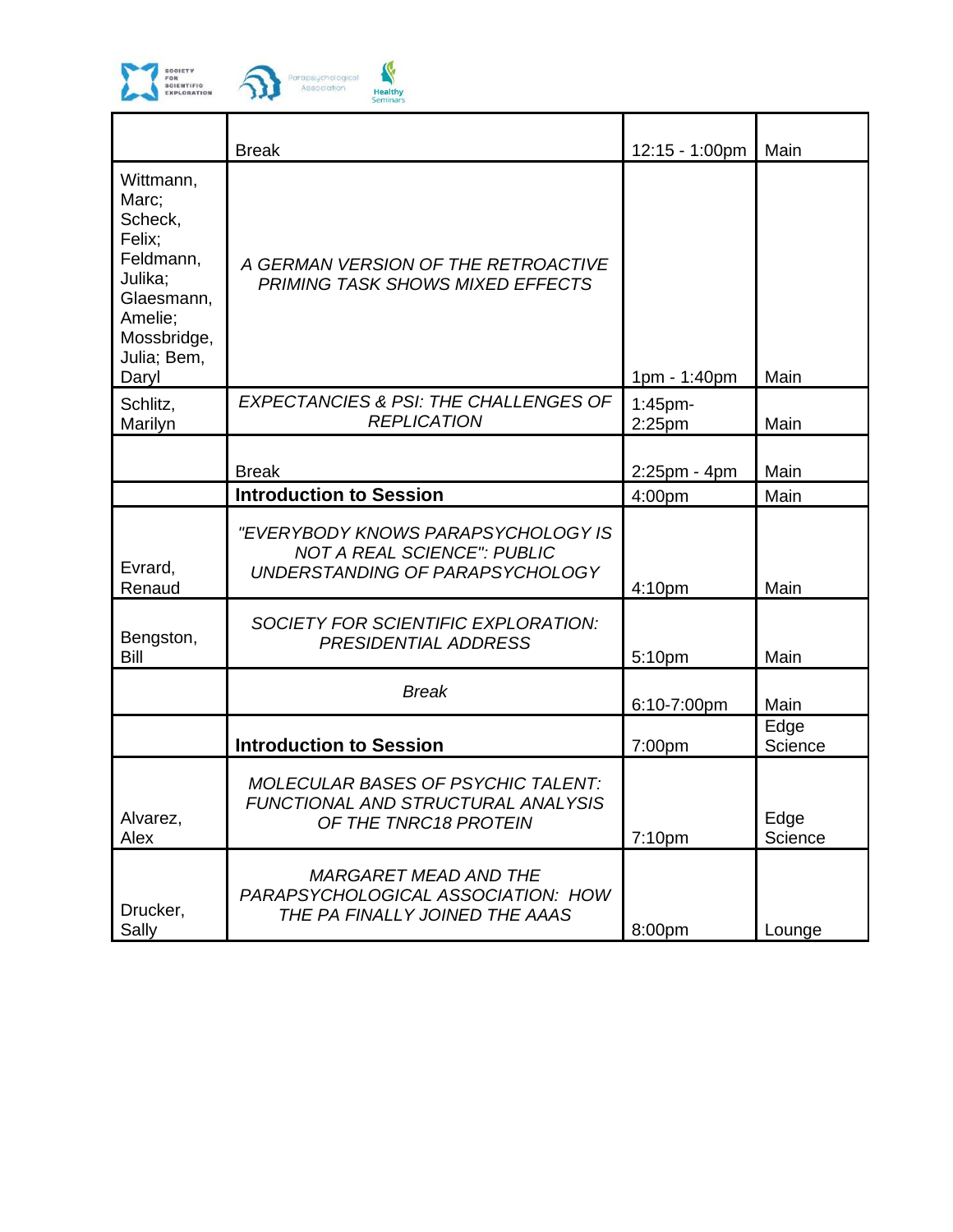

# **25-Jul Sunday**

| Priyal,<br>Vaidehi;<br>Ramkumar,<br>N.                                                                | <b>METHODS TO UNLOCK TELEPATHIC ABILITY</b><br>BY ACTIVATING PINEAL GLAND AND STILL<br><b>CEREBRAL CORTEX</b> | 9:10am            | <b>ESP</b>         |
|-------------------------------------------------------------------------------------------------------|---------------------------------------------------------------------------------------------------------------|-------------------|--------------------|
| Sotina, Nina;<br>Lvov, Nadia;<br>Lvov, Nina                                                           | LIFE AND DEATH FROM THE STANDPOINT OF<br>ANCIENT PHILOSOPHY AND MODERN<br><b>PHYSICS</b>                      | 9:55am            | Edge<br>Science    |
|                                                                                                       | <b>Break</b>                                                                                                  | 10:35-11:00am     |                    |
| Strashun,<br>Olga                                                                                     | WE, LIKE EVERYTHING AROUND US,<br>FUNCTION UNDER TWO SETS OF THE LAWS<br><b>OF NATURE</b>                     | 11:00am           | Energy             |
| Thompson,<br>lan                                                                                      | HOW NON-PHYSICAL INFLUENCES SHOW<br>THEMSELVES IN PHYSICS: A PROPOSAL                                         | 12:00pm           | Edge<br>Science    |
|                                                                                                       | <b>Break</b>                                                                                                  | 1:00-3:20pm       |                    |
| Wahbeh,<br>Helane; Fry,<br>Nina;<br>Speirn,<br>Paolo;<br>Ancel,<br>Emmal;<br>Niebauer,<br>Erica       | <b>QUALITATIVE ANALYSIS OF FIRST-PERSON</b><br><b>ACCOUNTS OF NOETIC EXPERIENCES</b>                          | 3:25pm            | <b>Experiences</b> |
| Yount,<br>Garret;<br>Wahbeh,<br>Helane;<br>Delorme,<br>Arnaud;<br>Carpenter,<br>Loren;<br>Radin, Dean | <b>SUBTLE ENERGY PERCEPTION: PILOT</b><br><b>STUDY WITH A BUDDHA RELIC</b>                                    | 3:55pm            | Energy             |
|                                                                                                       | <b>Break</b>                                                                                                  | 4:35pm-5pm        |                    |
| Alvarez,<br>Alex                                                                                      | THE ROADS TO SUPERMORMALITY: A<br><b>BIOLOGICAL PERSPECTIVE</b>                                               | 5:00pm            | Edge<br>Science    |
|                                                                                                       | <b>Break</b>                                                                                                  | 6:00pm-<br>7:00pm |                    |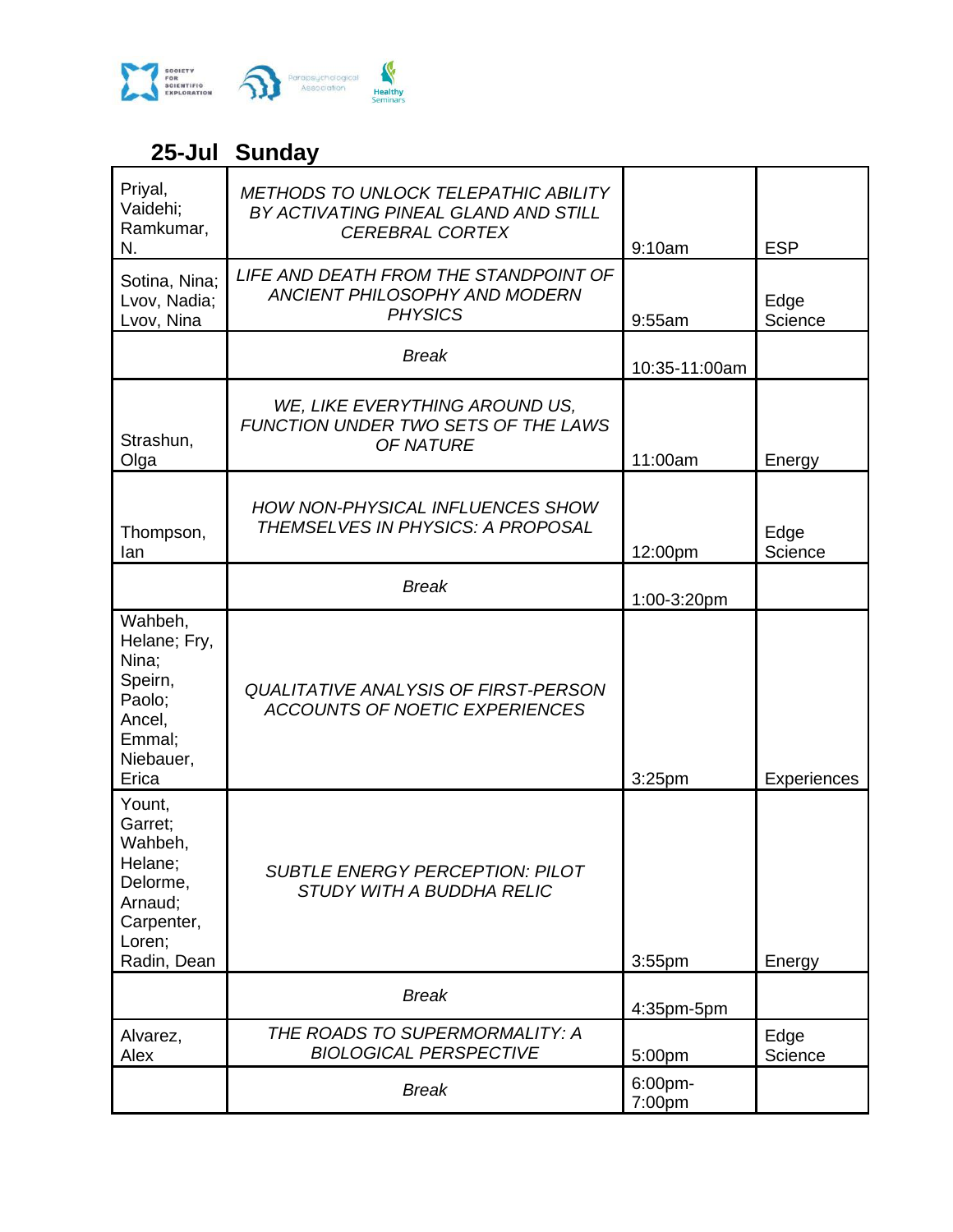

|                     | NEW SUBTLE ENERGY ASSOCIATED WITH<br>CREATION, THE TORUS, AND THE PLASMA<br>STATE OF MATTER: ITS MEASUREMENT AND<br>THE ABILITY OF CONSCIOUSNESS TO MOVE<br>AND INTERACT WITH IT |                    |        |
|---------------------|----------------------------------------------------------------------------------------------------------------------------------------------------------------------------------|--------------------|--------|
| Gin, Jerry          |                                                                                                                                                                                  | 7:00 <sub>pm</sub> | Energy |
| Williams,<br>George | ANOMALOUS MIND-MATTER INTERACTION<br>AND THE NATURE OF CAUSALITY                                                                                                                 | 8:00 <sub>pm</sub> | Energy |

|                                                              | 26-Jul Monday                                                                                                                                   |                    |                 |
|--------------------------------------------------------------|-------------------------------------------------------------------------------------------------------------------------------------------------|--------------------|-----------------|
|                                                              | <b>Introduction to Session</b>                                                                                                                  | 10:00am            |                 |
| Schofield,<br>Malcolm;<br>Sheffield,<br>David;<br>Baker, lan | <b>SUPERNATURAL SOMATIC MARKERS: THE</b><br>EFFECT OF BELIEF AND ANALYTIC THINKING<br>ON PHYSIOLOGICAL RESPONSES                                | 10:10am            | Edge<br>Science |
|                                                              | <b>Break</b>                                                                                                                                    | 11:10am-<br>12noon |                 |
| Dullin, Eric                                                 | POLTERGEIST/RSPK QUANTITATIVE AND<br><b>QUALITATIVE STUDY FROM ANTIQUITY UNTIL</b><br><b>NOW</b>                                                | 12noon             | Haunted<br>Room |
| Trussell,<br>Dianne                                          | PHYSIOLOGY, PSYCHOLOGY AND NON-<br>LOCAL CONSCIOUSNESS: A PILOT STUDY OF<br><b>MEDITATIVE STATES USING A NEW</b><br><b>COMBINATION OF TOOLS</b> | 12:45pm            | <b>ESP</b>      |
|                                                              | <b>Break</b>                                                                                                                                    | 1:30pm-<br>2:30pm  |                 |
| Hober,<br><b>Darius</b>                                      | CELLULAR COSMOLOGY AND THE EFFECT<br>OF THE HUMAN HOLOGENOME ON<br><b>CONSCIOUSNESS</b>                                                         | 2:40pm             | Edge<br>Science |
|                                                              | <b>Break</b>                                                                                                                                    | 3:40pm-<br>4:30pm  |                 |
| D'Leon,<br>Ramses;<br>Alvarez,<br>Alex; Silva,<br>Alfredo    | <b>COIN-BASED APPORTS: A</b><br>METHODOLOGICAL APPROACH TO STUDY<br><b>NON-MEDIUMISTIC RECURRENT PHYSICIAL</b><br><b>ANOMALIES</b>              | 4:30pm             | Haunted<br>Room |
| Richards,<br>Douglas                                         | <b>WEAK SIGNAL PROPAGATION REPORTER</b><br>(WSPR): IMPLICATIONS FOR ANOMALIES<br><b>RESEARCH</b>                                                | 5:00pm             | Energy          |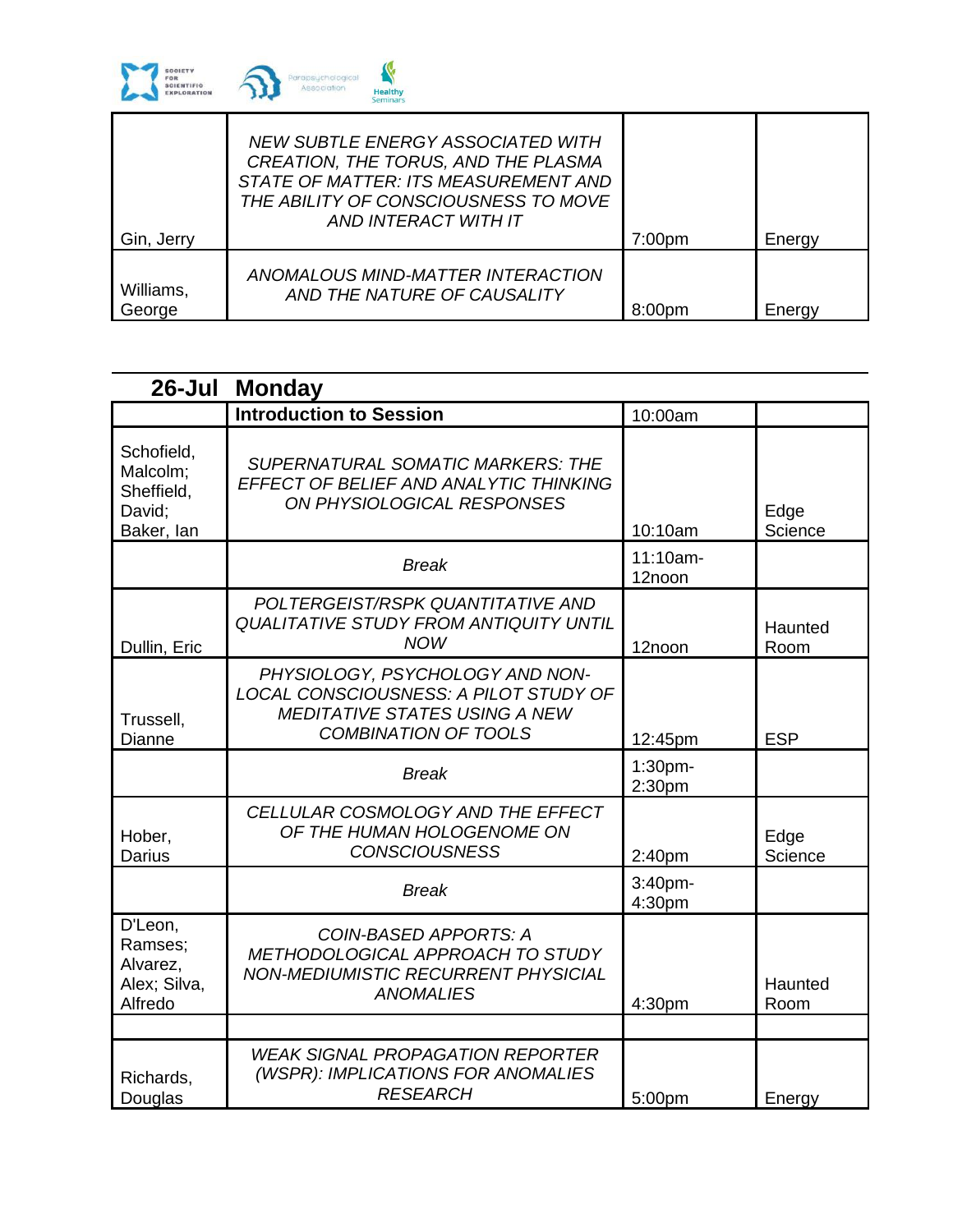

| Glazier,<br>Jacob                                                        | DECOLONIZING PARAPSYCHOLOGY                                                                                | 5:30pm             | Lounge          |
|--------------------------------------------------------------------------|------------------------------------------------------------------------------------------------------------|--------------------|-----------------|
|                                                                          | <b>Break</b>                                                                                               | $6:10-8:00$ pm     |                 |
| Laythe,<br>Brian;<br>Houran,<br>James;<br>Boussoffara,<br>Mohamad<br>Ali | "MULTI-EVENT SENSOR APP (MESA 3.0)" - A<br>CITIZEN SCIENCE TOOL FOR BIG-DATA ON<br><b>GHOSTLY EPISODES</b> | 8:00 <sub>pm</sub> | Haunted<br>Room |

## **27-Jul Tuesday**

|                                                  | <b>Introduction to Session</b>                                                                              | 11:00am          | Main |
|--------------------------------------------------|-------------------------------------------------------------------------------------------------------------|------------------|------|
| Rein, Glen                                       | EFFECT OF HEALING ENERGY ON HUMAN<br>DNA IN-VITRO AND ABILITY OF VARIOUS<br>CARRIES TO STORE HEALING ENERGY | 11:10-11:50am    | Main |
| Holmberg,<br>Ulf                                 | <b>VALIDATING THE GCP DATA HYPOTHESIS</b><br>AND HARVESTING ITS DATA                                        | 11:55-12:35pm    | Main |
| Dullin, Eric;<br>Jamet,<br>David; Dries,<br>Karl | ENERGIES AND FORCES INVOLVED IN SMALL<br><b>SEMI-REPLICABLE POTENTIAL MACRO-PK</b><br><b>EFFECTS</b>        | 12:40-1:20pm     | Main |
|                                                  | <b>Break</b>                                                                                                | $1:20 - 2:00$ pm |      |
|                                                  | <b>LIFETIME ACKNOWLEDGEMENT -</b><br><b>STANLEY KRIPPNER &amp; K. RAMAKRISHNA RAO</b>                       | $2 - 2:10$ pm    | Main |
| Utts, Jessica                                    | WHY ALL SCIENTIST SHOULD TAKE PSI<br>SERIOUSLY - DINSDALE AWARD LECTURE                                     | $2:10 - 2:50$ pm | Main |
|                                                  | <b>Break</b>                                                                                                | $2:50 - 4$ pm    |      |
|                                                  | <b>Introduction to Session</b>                                                                              | 4:00pm           | Main |
| McClenon,<br>Jim                                 | RITUAL HEALING THEORY: QUALITATIVE<br>EVALUATION OF A GROUP PK EXPERIMENT                                   | 4:10-5:10pm      | Main |
|                                                  | <b>Break</b>                                                                                                | 5:10-7:00pm      | Main |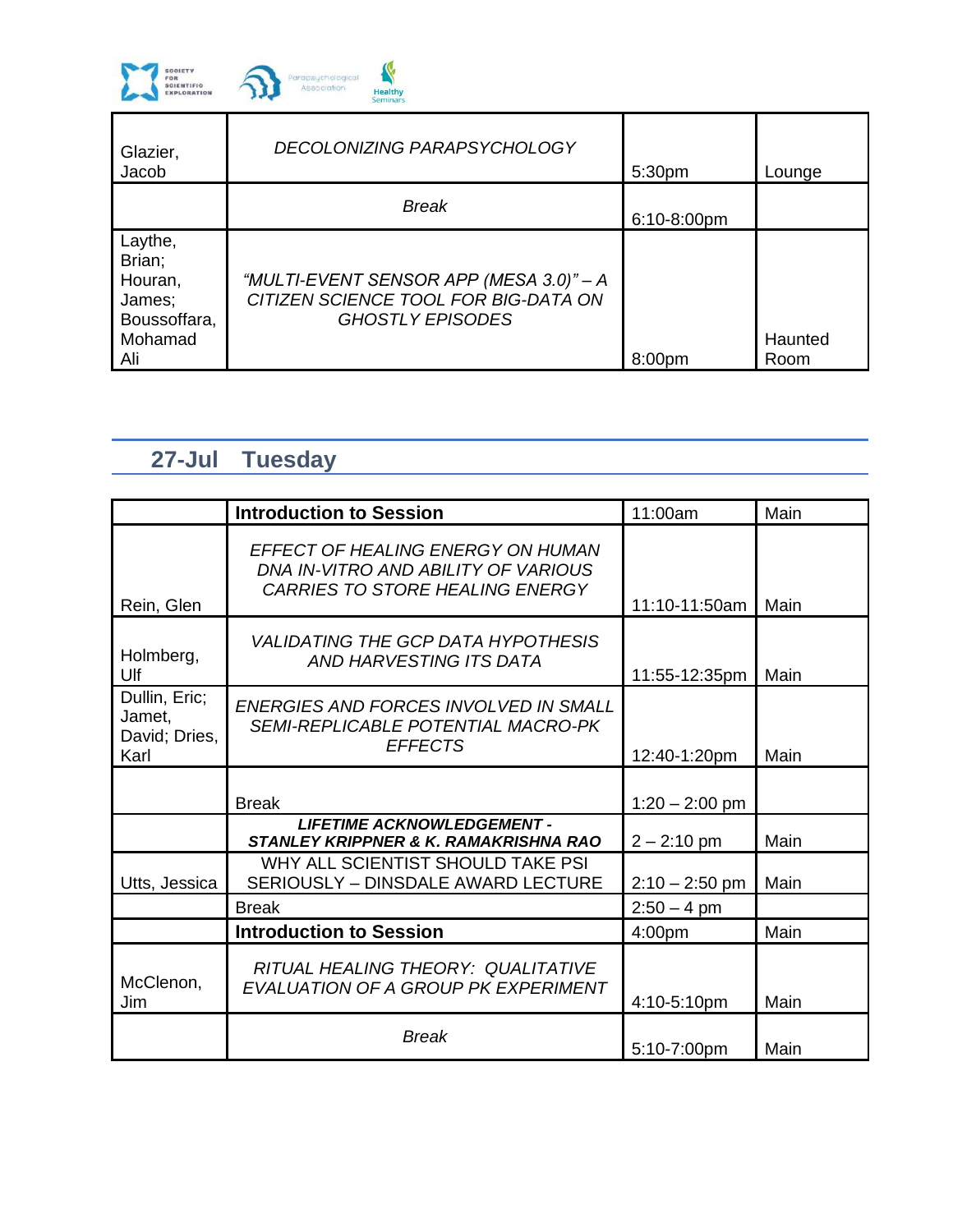

| Piao,<br>Daquing | SPATIAL & TEMPORAL COHERENCES OF<br>BIOPHOTON EMISSION: WHAT IF THEY HAVE<br>CONNECTION TO CONSCIOUSNESS? | 7:00-7:40pm | Main |
|------------------|-----------------------------------------------------------------------------------------------------------|-------------|------|
| Schwartz,        | INTENTION AS A VARIABLE IN NONLOCAL                                                                       | 7:45pm-     | Main |
| Stephan          | <b>CONSCIOUSNESS RESEARCH</b>                                                                             | 8:25pm      |      |

| 28-Jul                                               | Wednesday                                                                                                                  |                   |      |
|------------------------------------------------------|----------------------------------------------------------------------------------------------------------------------------|-------------------|------|
|                                                      | <b>Introduction to Session</b>                                                                                             | 11:00             | Main |
| Trivellato,<br>Annalaura                             | <b>ENERGY MINDFULNESS PRACTICE: EFFECTS</b><br>ON DEPRESSION, ANXIETY, STRESS, AND<br>SUBTLE ENERGY BALANCE. A PILOT STUDY | 11:10             | Main |
| Maraldi,<br>Everton, et<br>al                        | <b>HELP-SEEKING PATTERNS AND SOCIAL</b><br>SUPPORT AMONG INDIVIDUALS REPORTING<br><b>ANOMALOUS EXPERIENCES</b>             | 11:55             | Main |
| Daw,<br>Michael;<br>Roe, Chris;<br>Cooper,<br>Callum | <b>HOW IS FASTING AND VEGETARIANISM</b><br>PERCEIVED TO SUPPORT PSI AMONG<br>ADEPTS?                                       | 12:40pm           | Main |
|                                                      | <b>Break</b>                                                                                                               | 1:20pm-4pm        | Main |
|                                                      | <b>Introduction to Session</b>                                                                                             | 4:00pm            | Main |
| Roe, Chris;<br>et al                                 | A RESEARCH PROJECT TO EXPLORE THE<br>PSYCHOLOGY OF MENTAL MEDIUMSHIP                                                       | 4:10pm            | Main |
|                                                      | <b>Break</b>                                                                                                               | 5:10-6:00pm       | Main |
| Radin,<br>Dean;<br>Bancel,<br>Peter                  | PSYCHOPHYSICAL INTERACTIONS WITH<br>ENTANGLED PHOTONS: FIVE EXPLORATORY<br><b>STUDIES</b>                                  | 6:00pm            | Main |
| Kokubo,<br>Hideyuki; et<br>al                        | PARANORMAL EXPERIENCES RELATING<br><b>GEOMAGNETISM AND URBAN</b><br>ELECTROMAGNETIC NOISE LEVEL                            | 6:45-7:25pm       | Main |
|                                                      | <b>Break</b>                                                                                                               | 7:25pm-<br>8:00pm |      |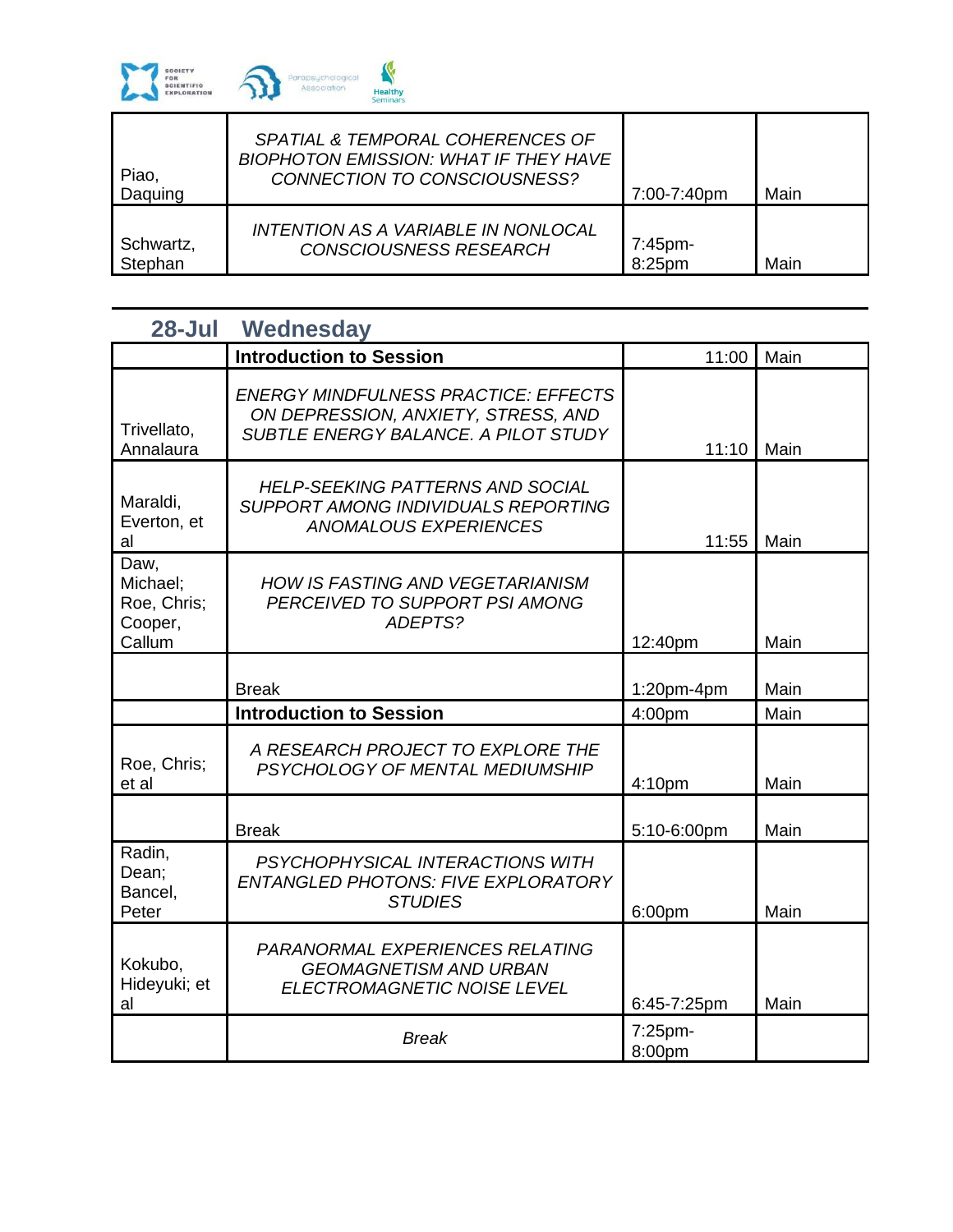

| Delorme,<br>Arnaud; et al | ACCURACY AND NEURAL CORRELATES OF<br><b>BLINDED MEDIUMSHIP COMPARED TO</b><br>CONTROLS        | 8:00pm | Haunted |
|---------------------------|-----------------------------------------------------------------------------------------------|--------|---------|
| Schwartz,<br>Stephan      | NONLOCAL CONSCIOUSNESS AND THE<br>ANTHROPOLOGY OF RELIGIONS AND<br><i>SPIRITUAL PRACTICES</i> | 8:45   | Lounge  |

### **29-Jul Thursday**

|                                         | <b>REMEMBERING</b><br>CARLOS ALVARADO                                                                                                                                                                              |                    |                 |
|-----------------------------------------|--------------------------------------------------------------------------------------------------------------------------------------------------------------------------------------------------------------------|--------------------|-----------------|
|                                         | & ERLUNDUR HARRALDSSON                                                                                                                                                                                             | 10:00am            | Energy          |
|                                         | <b>Introduction to Session</b>                                                                                                                                                                                     | 10:30 am           | Energy          |
| Nazarov,<br>Igor                        | <b>TWENTY YEARS OF VITAL FORCE</b><br>TECHNOLOGY: WIDENING THE RANGE OF<br><b>EXPERIMENTS ON SUBTLE ENERGY</b><br><b>CONTINUES DEEPENING OUR</b><br>UNDERSTANDING ABOUT THE NATURE OF<br>THIS UNIVERSAL PHENOMENON | 10:40am            | Energy          |
| Mayer,<br>Gerhard                       | MATERIAL ANALYSES OF THE "FACES OF<br><b>BÉLMEZ"</b>                                                                                                                                                               | 11:20am            | Lounge          |
|                                         | <b>Break</b>                                                                                                                                                                                                       | 12Noon-<br>1:00pm  |                 |
| Connelly,<br>Chris;<br>Vernon,<br>David | THE ROLE OF COGNITIVE EXECUTIVE<br><b>FUNCTIONS IN INDIVIDUALS WITH</b><br><b>MEDIUMISTIC ABILITIES: RESULTS FROM A</b><br><b>THEMATIC STUDY</b>                                                                   | 1:00pm             | Haunted<br>Room |
| King,<br>Christof                       | WHY WE NEED THE APOCAL YPSE NOW! A<br><b>MATERIALIST INVESTIGATES REALITY AND</b><br><b>CHANGES HIS MIND</b>                                                                                                       | 2:00pm             | Experiences     |
|                                         | <b>Break</b>                                                                                                                                                                                                       | 2:40-4:00pm        |                 |
| Nelson-<br>Isaacs, Sky                  | <b>SPACETIME HOLISM</b>                                                                                                                                                                                            | 4:10 <sub>pm</sub> | Edge<br>Science |
|                                         | <b>Break</b>                                                                                                                                                                                                       | 5:10-6:30pm        |                 |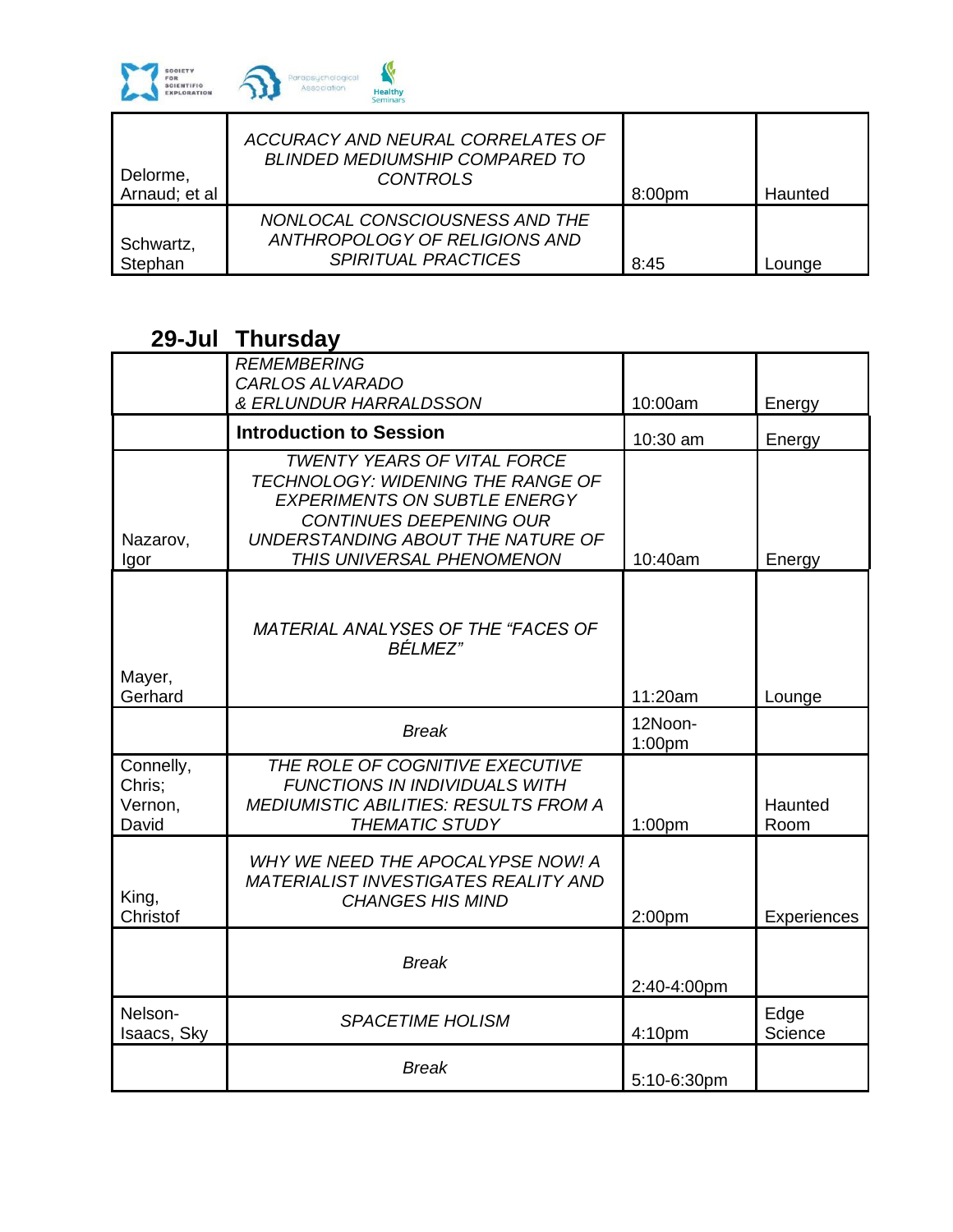

| Wahbeh,<br>Helane; et al                       | POSITIVE EFFECT OF PERCEIVED CONTACT<br>WITH THE DEAD: AN EXPLORATORY STUDY<br>OF THE TRANSFORMATIVE POWER OF<br>PERSONAL DEVELOPMENT WORKSHOPS | 6:40pm    | Lounge          |
|------------------------------------------------|-------------------------------------------------------------------------------------------------------------------------------------------------|-----------|-----------------|
| Williams,<br>Winthrop;<br>Mossbridge,<br>Julia | <b>REPLICATION STUDY OF CAUSALLY</b><br>AMBIGUOUS DURATION SORTING (CADS)                                                                       | $7:25$ pm | Edge<br>Science |
| Hein,<br>Simeon                                | COHERENT MATTER WAVES - EXPLORING<br><b>BALL LIGHTNING RELATED TO COLD FUSION.</b><br>UFOS, CROP CIRCLES, AND BIGFOOT<br><b>SIGHTINGS</b>       | 8:05pm    | Haunted<br>Room |

## **30-Jul Friday**

|                                                | <b>Introduction to Session</b>                             | 11:00am             | Main   |
|------------------------------------------------|------------------------------------------------------------|---------------------|--------|
| Watt,<br>Caroline; et<br>al                    | <b>PANEL: PROGRESSING GANZFELD ESP</b><br><b>RESEARCH</b>  | 11:10am             | Main   |
| Katz, Debra;<br>Tressoldi,<br>Patrizio         | <b>RECENT REMOTE VIEWING APPLICATIONS</b><br><b>SURVEY</b> | 12:15pm-<br>12:55pm | Main   |
|                                                |                                                            |                     |        |
|                                                | <b>Break</b>                                               | 12:55-2pm           | Main   |
| Moddel,<br>Garret                              | <b>UNLOCKING ZERO-POINT ENERGY</b>                         | 2:00 <sub>pm</sub>  | Main   |
|                                                | <b>Break</b>                                               | 3:00pm-<br>4:00pm   |        |
| Ensrud,<br>Barbara;<br>Feather,<br>Sally Rhine | J.B. RHINE AND THE IMPORTANCE OF<br><b>CONNECTION</b>      | 4:00pm              | Lounge |
|                                                | <b>Break</b>                                               | 5:00pm-<br>6:00pm   |        |
| Leskowitz,<br><b>Rick</b>                      | <b>MEASURING GROUP CONNECTIONS: HRV</b><br><b>AND RNG</b>  | 6:00pm              | Energy |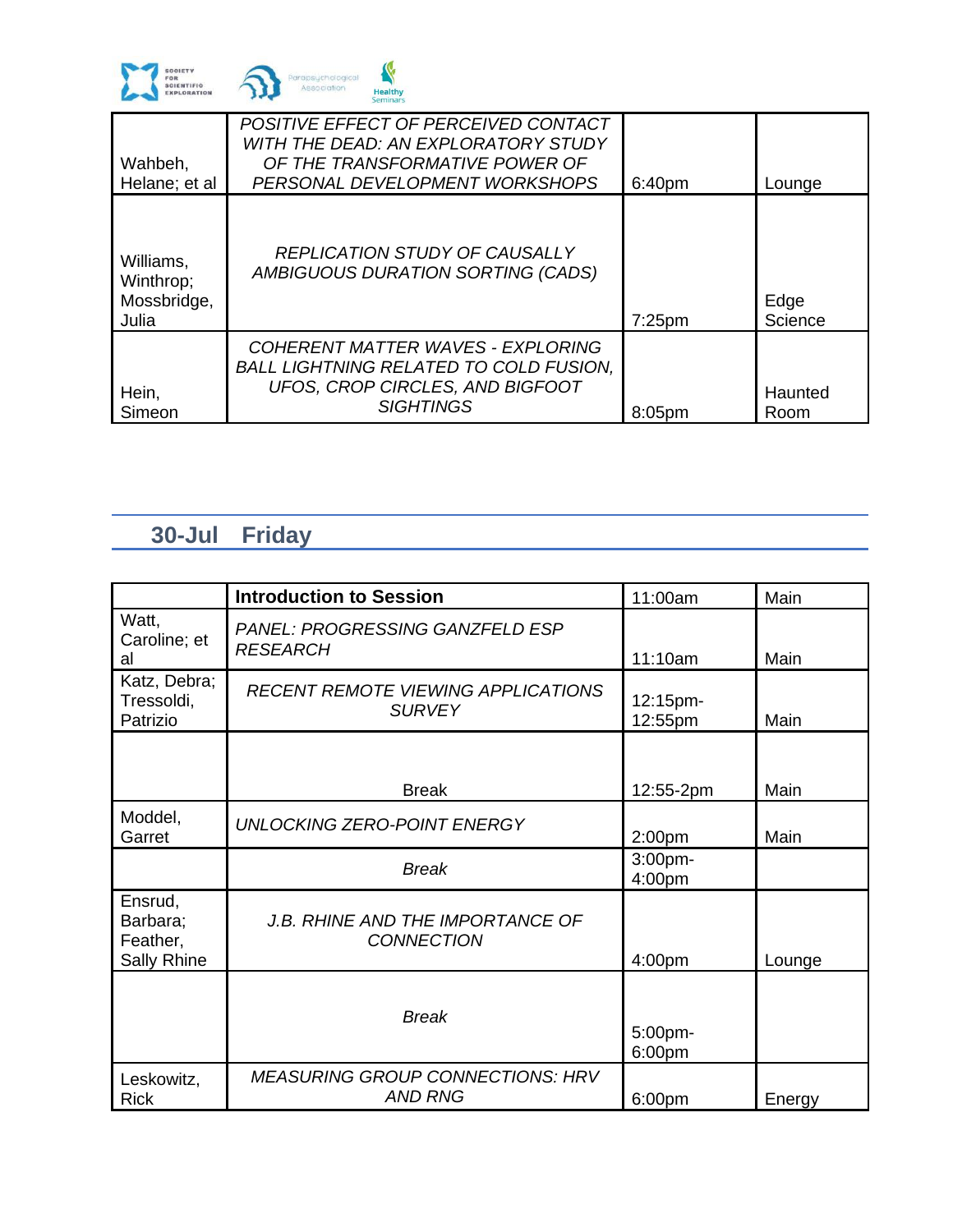

| Orcutt,<br>Darby                                                                          | "DON'T CROSS THE STREAMS!" PARSING<br>POTENTIAL POLTERGEIST PHENOMENA<br><b>FROM ALLEGED BIGFOOT ACTIVITY</b>   | 6:30pm      | Haunted<br>Room |
|-------------------------------------------------------------------------------------------|-----------------------------------------------------------------------------------------------------------------|-------------|-----------------|
|                                                                                           | <b>Break</b>                                                                                                    | 7:00-8:00pm |                 |
| Auerbach,<br>Loyd;<br>Hedva,<br>Beth;<br>Solfvin,<br>Gerald;<br>Williams,<br><b>Bryan</b> | A VIRTUALLY-FACILITATED INVESTIGATION<br>OF OSTENSIBLE RSPK DISTURBANCES<br><b>DURING THE COVID-19 PANDEMIC</b> | 8:00pm      | Main            |

# **31-Jul Saturday**

|                                            | <b>Introduction to Session</b>                                                                                   | 10:00am                          |                    |
|--------------------------------------------|------------------------------------------------------------------------------------------------------------------|----------------------------------|--------------------|
| Fach,<br>Wolfgang                          | AUTONOMY AND BONDING AS BASIC NEEDS<br>AND AS STRUCTURAL DETERMINANTS OF<br><b>EXCEPTIONAL EXPERIENCES (EXE)</b> | 10:10am                          | <b>Experiences</b> |
|                                            |                                                                                                                  |                                  |                    |
|                                            | <b>Parapsychological Association General</b><br><b>Meeting</b>                                                   | $11am - 12$<br>noon              | Main               |
| Kornmeier,<br>Jurgen                       | <b>KNOWLEDGE FROM THE FUTURE OR</b><br><b>FOOTPRINTS FROM THE PAST?</b>                                          | 1pm                              | Edge<br>Science    |
|                                            | <b>Break</b>                                                                                                     | $1:40$ pm-<br>2:00 <sub>pm</sub> |                    |
|                                            | <b>Introduction to Session</b>                                                                                   | 2:00 <sub>pm</sub>               | Main               |
| Kadiragha,<br>Durra &<br>Baruss,<br>Imants | AFTER-DEATH COMMUNICATION WITH CELL<br><b>PHONES</b>                                                             | 2:10 <sub>pm</sub>               | Main               |